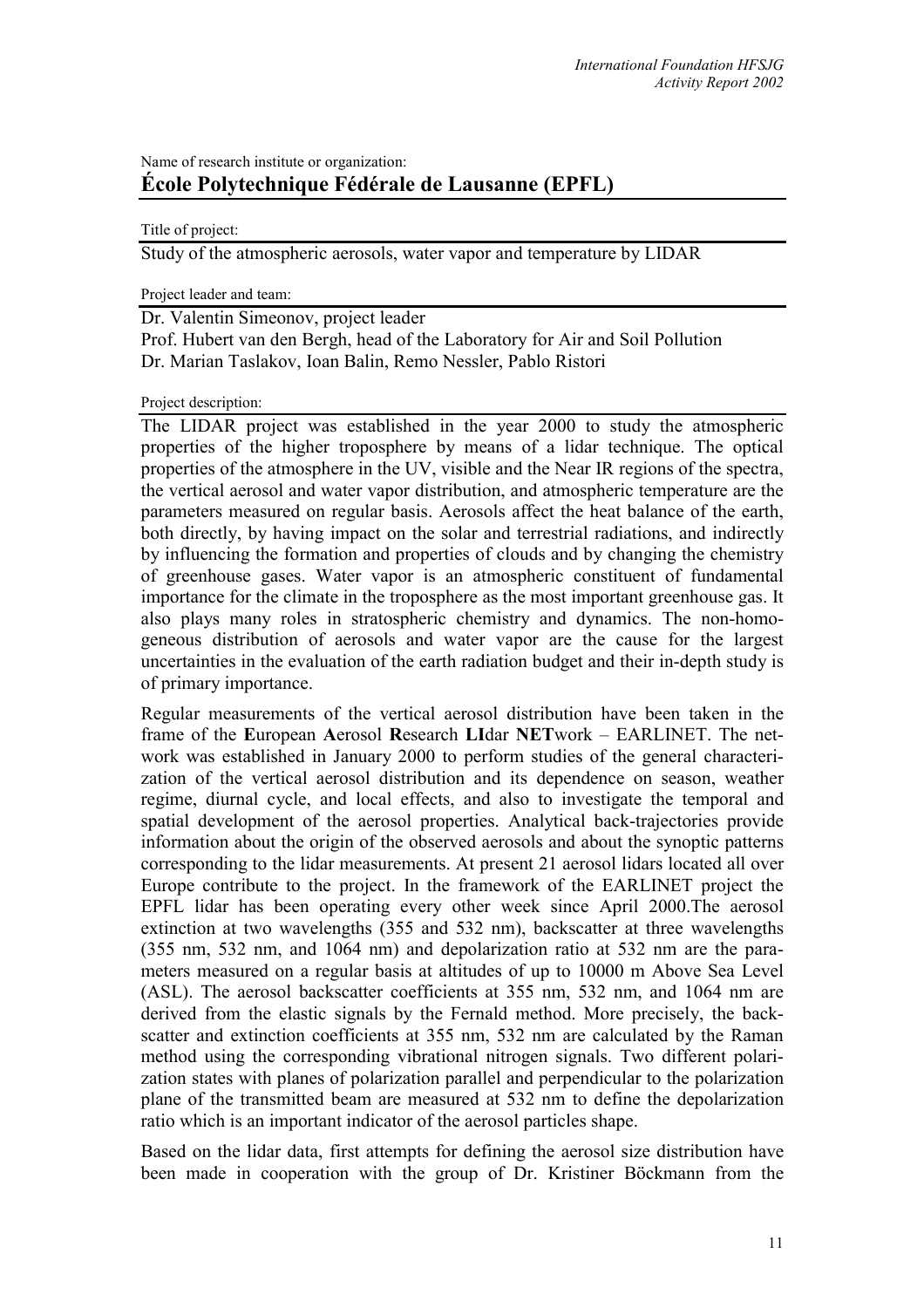Mathematical Institute of Potsdam University, Germany. The results were compared with in-situ measurements taken by the group of Dr. Baltensperger from the Paul-Scherrer Institute (PSI). Joint field measurements with the PSI in the frame of the GLACE project were performed in July 2002 in order to compare the aerosol parameters retrieved from the lidar data and the in-situ measurements done by the PSI. For this campaign, the lidar was upgraded with a steering mirror that makes possible horizontal measurements in order to achieve closer conditions for comparison between the two types of data.

In addition to the aerosol, water vapor mixing ratio measurements up to the tropopause are taken regularly. The water vapor mixing ratio is derived from the nitrogen (387 nm) and water vapor (408 nm) Raman signals. The results are consistent with simultaneous balloon measurements performed by MeteoSwiss. In the framework of COST action 723 measurements with four different techniques; lidar, microwave radiometry, standard balloon-sonde and cryogenic balloon sondes will be used to provide altitude profiles of atmospheric water vapor from the ground to the mesosphere on a routine basis. This is a joint project among the Institute of applied physics- University of Bern, MeteoSwiss and the EPFL.



Fig.1. Optical layout of the new temperature module of the EPFL lidar system (left). A lidar temperature profile compared to a balloon measurement (right).

As part of a continuous upgrade of the lidar, a temperature channel has been developed and installed in cooperation with the group of Dr. Yuri Arshinov from the Institute of Atmospheric Optics-Tomsk, Russia. The measurement technique is based on the temperature dependence of spontaneous pure rotational Raman scattering on atmospheric nitrogen and oxygen. The spectral separation of the four bands from the rotational spectra (two from the Stokes and two from the anti-Stokes bands) used in the measurements is carried out by a double-grating polychromator. The optical layout of the temperature module is shown in Fig.1 (left). The channel has been in operation since May 2002, enabling nighttime measurements. A temperature profile measured by the lidar is shown in Fig 1 (right) compared to balloon measurements taken by SwissMeteo at Payern. The future employment of an additional Fabri-Perot interferometer for better spectral separation of the optical signals will decrease dramatically the solar background and will make possible daytime operation. Temperature is an important input parameter for defining air density and relative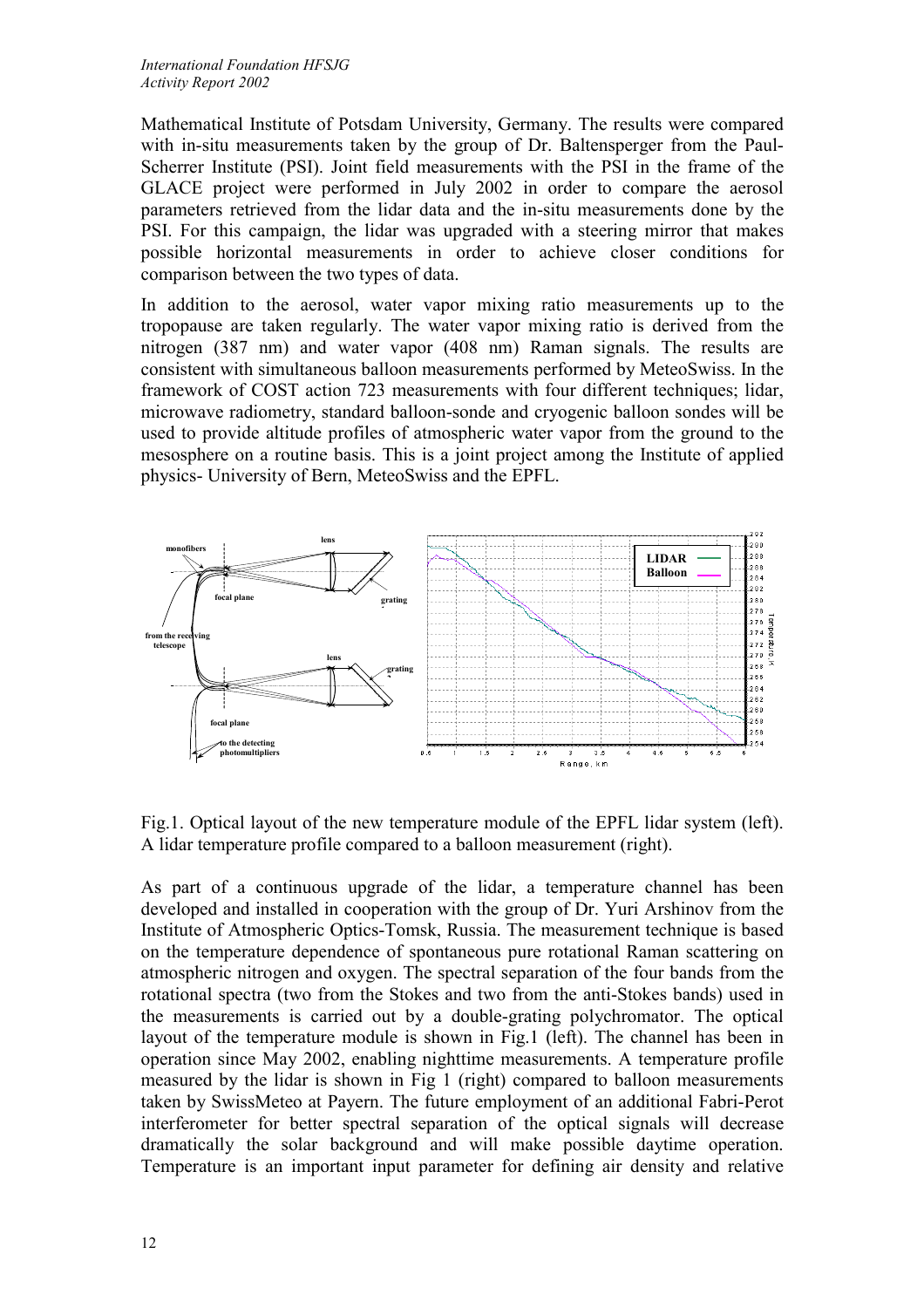humidity and the vertical temperature profile will be useful for other projects ongoing at the station, such as the measurements of atmospheric species by passive FTIR spectroscopy.

In the near future, the lidar will be equipped with DIAL channels for tropospheric/stratospheric ozone measurements. A new laser source has already been purchased for this purpose with funds from Swiss National Science Foundation.

The first encouraging experiments for remote control of the laser and the acquisition system of the lidar via an Internet connection from the EPFL show the feasibility of remote operation. Remote operation will allow us to take measurements at any time of our convenience, in suitable meteorological conditions instead of the one-week-ina-fortnight-regime measurements that are being performed at present.

Key words:

multi-wavelength lidar, Raman lidar, pure rotational Raman scattering, aerosols, backscatter and extinction coefficients, vertical profiles, troposphere, water-vapor mixing ratio, temperature, Jungfraujoch site, EPFL

Internet data bases:

<http://lpas.epfl.ch/lidar/research/LidarJungfrau/Jungfrau.html>

Collaborating partners/networks:

EARLINET **-E**uropean **A**erosol **R**esearch **LI**dar **NET**work Paul-Scherrer Institute ISM: Payerne station Institute of Mathematics, Potsdam Univ. Germany Institute of Atmospheric Optics-Tomsk, Russia

Scientific publications and public outreach 2002:

#### **Refereed journal articles**

Larchevêque, Gilles, I. Balin, R. Nessler, Ph. Quaglia, V. Simeonov, H. van den Bergh, and B. Calpini, Development of a multiwavelength aerosol and water vapor lidar at the Jungfraujoch Alpine Station (3580m ASL) in Switzerland, Appl. Opt., **41**, 2781-2790, 2002.

Coach, O., F. Kirchner, R. Jimenez, I. Balin, P. Quaglia, S. Perego, F. Kirchner, P. Ristori, V. Simeonov, P. Quaglia, V. Vestri, A. Clappier, B. Calpini and H. van den Bergh, "Study of a photochemical episode over the Grenoble area using a mesoscale model and intensive measurements", Pollution Atmosphérique, **174**, pp. 277-295, 2002. (in French)

Coach, O., I. Balin, R. Jiménez, P. Ristori, S. Perego, F. Kirchner, V. Simeonov, B. Calpini and H. van den Bergh, "Investigation of the ozone and planetary boundary layer dynamics on the complex topography area of Grenoble using measurements and modeling", accepted for publication in: Atmospheric Chemistry and Physics Discussions (ACPD) website, first publication stage of Atmospheric Chemistry and Physics (ACP), Ref: MS-NR: MS2002si01-03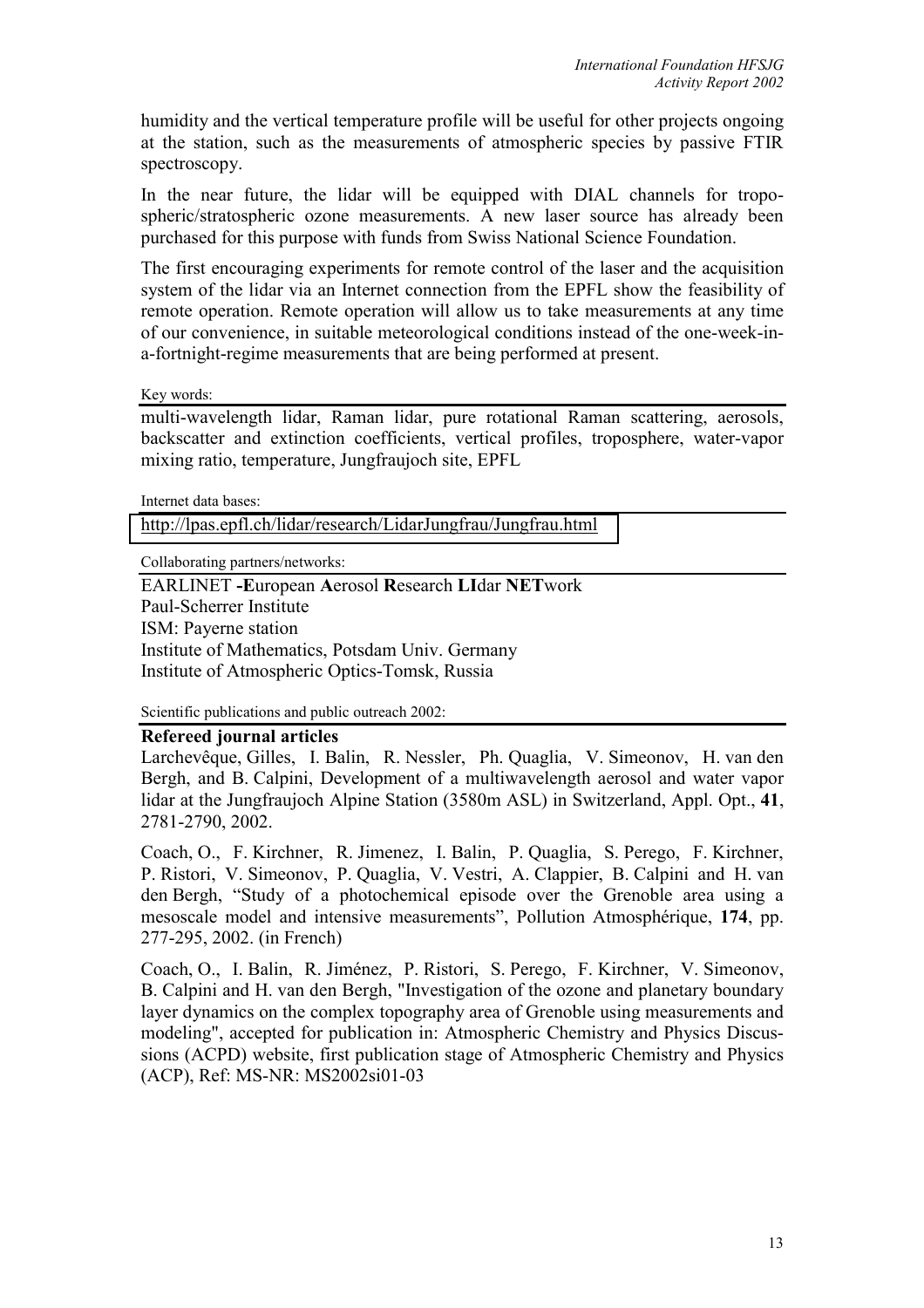## **Book sections**

Balin, I., G. Larchevêque, P. Quaglia, V. Simeonov, H. van den Bergh, and B. Calpini,: "Water vapor vertical profile by Raman lidar in the free troposphere from the Jungfraujoch Alpine Station", in: Beniston, M. (ed.), Climatic Change: Implications for the Hydrological Cycle and for Water Management. Advances in Global Change Research, 10. Kluwer Academic Publishers, Dordrecht and Boston, 123-138, 2002.

## **Conference papers**

Balin, I., G. Larchvêque, R. Nessler, P. Quaglia, V. Simeonov, H. van den Bergh, and B. Calpini, Monitoring of water vapor, aerosols and clouds/contrails in the free troposphere by lidar from Jungfraujoch station (3580 m ASL), in Lidar remote sensing in atmospheric and Earth Sciences (21<sup>st</sup> InternationalLaserRadar Conference-Quebec Canada, 8-12 July 2002), 685-688.

Simeonov, V. B. Calpini, and H. van den Bergh, "New Raman-shifted sources for ozone DIAL applications, "in Lidar remote sensing in atmospheric and Earth Sciences (21<sup>st</sup> InternationalLaserRadar Conference-Quebec Canada, 8-12 July 2002), 19-22.

Simeonov, V. B. Calpini, I. Balin, P. Ristori, R. Jimenez, and H. van den Bergh, "UV ozone DIAL based on a N2 Raman converter, design and results during ESCOPMTE field campaign", in Lidar remote sensing in atmospheric and Earth Sciences  $(21<sup>st</sup>)$ InternationalLaserRadar Conference-Quebec Canada, 8-12 July 2002), 403-406.

Mironova, I., C. Böckmann and R. Nessler "Microphysical Parameters from 3-Wavelength Raman Lidar", in Lidar remote sensing in atmospheric and Earth Sciences  $(21<sup>st</sup>)$ InternationalLaserRadar Conference-Quebec Canada, 8-12 July 2002), 585-588.

Papayanis, A., et al, "Two years of continuous observations of Saharan dust events over the European continent using a coordinated LIDAR Network in the frame of the EARLINET Project", in Lidar remote sensing in atmospheric and Earth Sciences  $(21<sup>st</sup>)$ InternationalLaserRadar Conference-Quebec Canada, 8-12 July 2002), 309-31.

Papalardo, G., et al, "EARLINET measurements of the aerosol extinction-tobackscatter ratio". (21<sup>st</sup> InternationalLaserRadar Conference-Quebec Canada, 8-12 July 2002), 301-304.

Freudenthaler, V., et al, "Intercomparison of 21 aerosol lidar systems in the frame of EARLINET", (21<sup>st</sup> InternationalLaserRadar Conference-Ouebec Canada, 8-12 July 2002), 297-300.

Calpini, B., I. Balin, O. Couach, R. Jimenez, P. Ristori, P. Quaglia, H. van den Bergh. and V. Simeonov, "Air pollution study over Grenoble-France in summer 1999: lidar measurements and model predictions", in Lidar remote sensing in atmospheric and Earth Sciences (21<sup>st</sup> InternationalLaserRadar Conference-Quebec Canada, 8-12 July 2002), 169-172.

#### **Thesis**

Larchevêque, G., Development of the Jungfraujoch multiwavelength lidar system for continuous observations of the aerosol optical properties in the free troposphere , PhD thesis EPFL, N° 2539, 2002.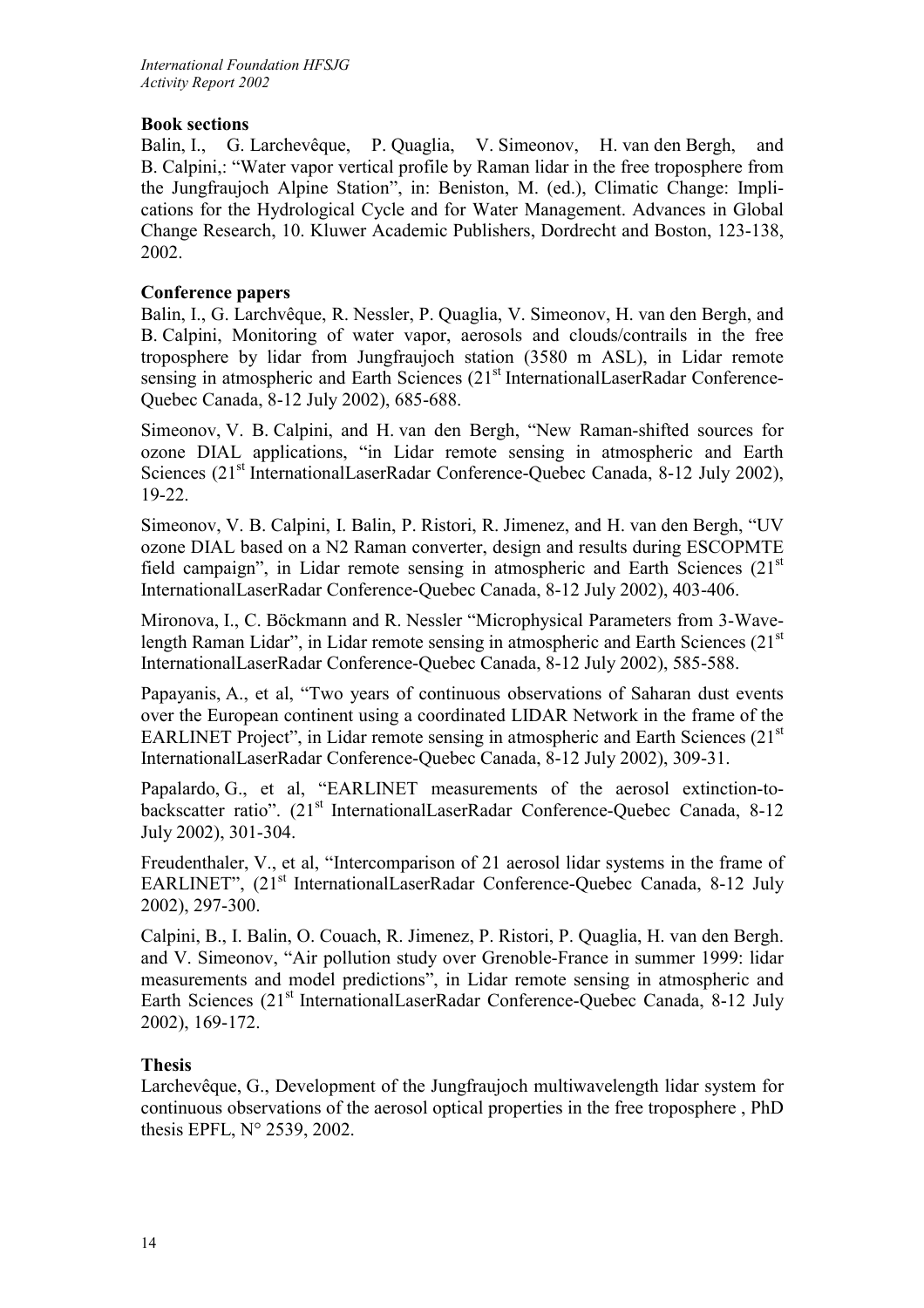Address:

## EPFL ENAC LPAS CH 1015 Lausanne

Contacts:

Valentin Simeonov Tel.: +41 21 693 61 85 Fax: +41 21 693 36 26 e-mail[: valentin.simeonov@epfl.ch](mailto:valentin.simeonov@epfl.ch)